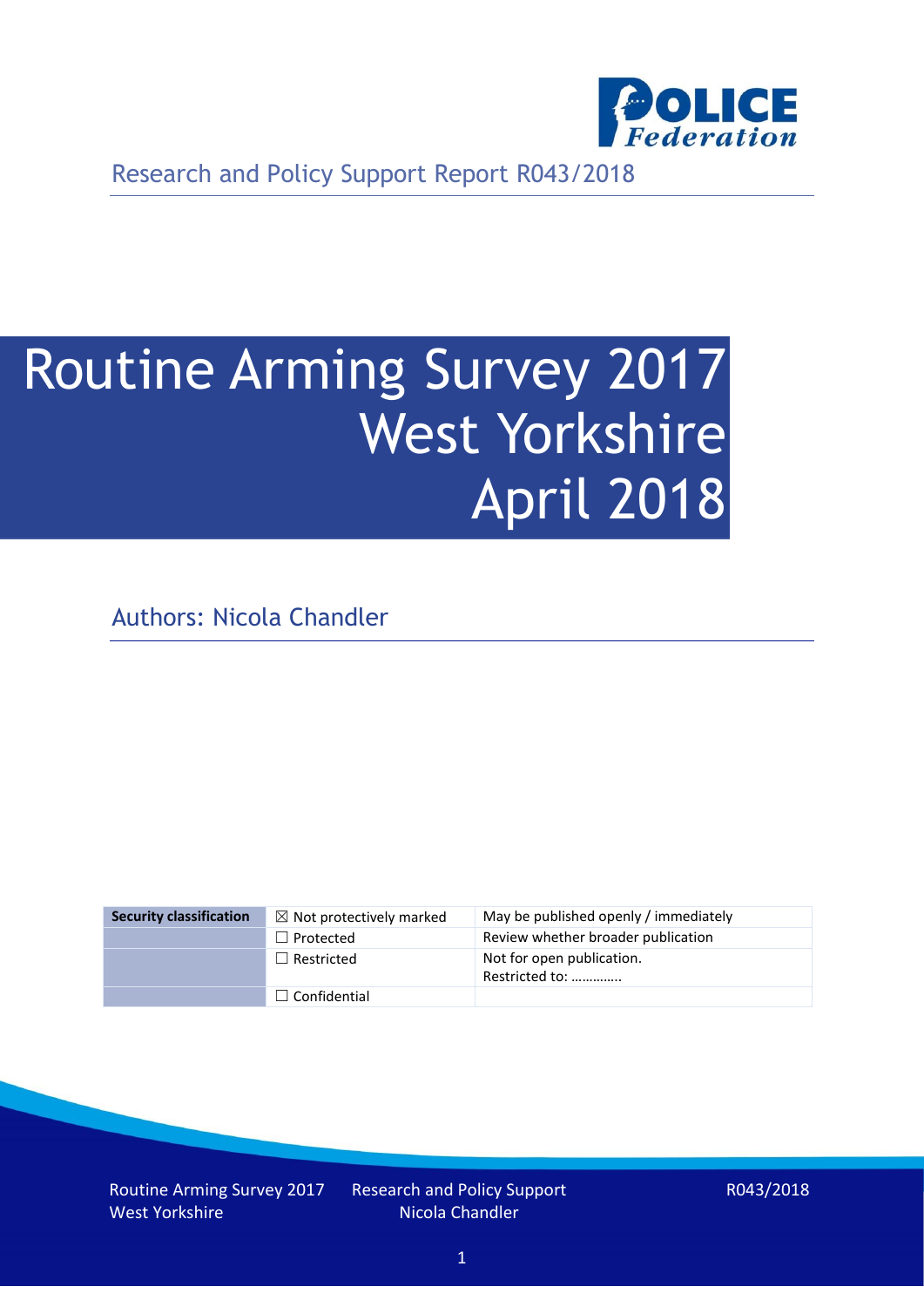# **INTRODUCTION**

This report provides a summary of responses to the PFEW routine arming survey received from respondents in West Yorkshire.

The PFEW routine arming survey was open between 31st July and 1st September 2017. The survey asked respondents about their experiences and attitudes in the following areas:

- Satisfaction with their current access to armed support
- Views on routine arming
- Views on other protective measures and equipment
- The number of times respondents had felt their life had been threatened at work in the last two years

Where appropriate, details of average responses for the police service as a whole are also presented, differences between the national and local responses have not been tested statistically and therefore any differences reported are for guidance only and must be treated with caution.

West Yorkshire Police Federation also conducted their own survey of members' attitudes to routine arming in 2017. Differences in questions and timings between the two surveys meant that the information provided in this report should be treated as additional to, rather than a substitute for, the West Yorkshire Police Federation's earlier survey.

### **RESPONSE RATE AND RESPONDENTS**

769 responses were received from respondents in West Yorkshire. This reflects a response rate of approximately 16%, based on Home Office figures from 2017. This compares to a national response rate of 27% of federated rank members.

The findings presented in this report have a margin of error of 3%. This margin of error has been calculated using the number of responses received from officers in West Yorkshire compared to the number of officers in the force as a whole. A margin of error of 5% or less is generally considered to be within the normal bounds of academic rigor. If this threshold has not been met, the results from this report must be interpreted more cautiously.

76% of responses from West Yorkshire were received from male officers and 24% of responses were from female officers. 77% of respondents were Constables, 16% were Sergeants and 6% were Inspectors or Chief Inspectors.

Research and Policy Support Nicola Chandler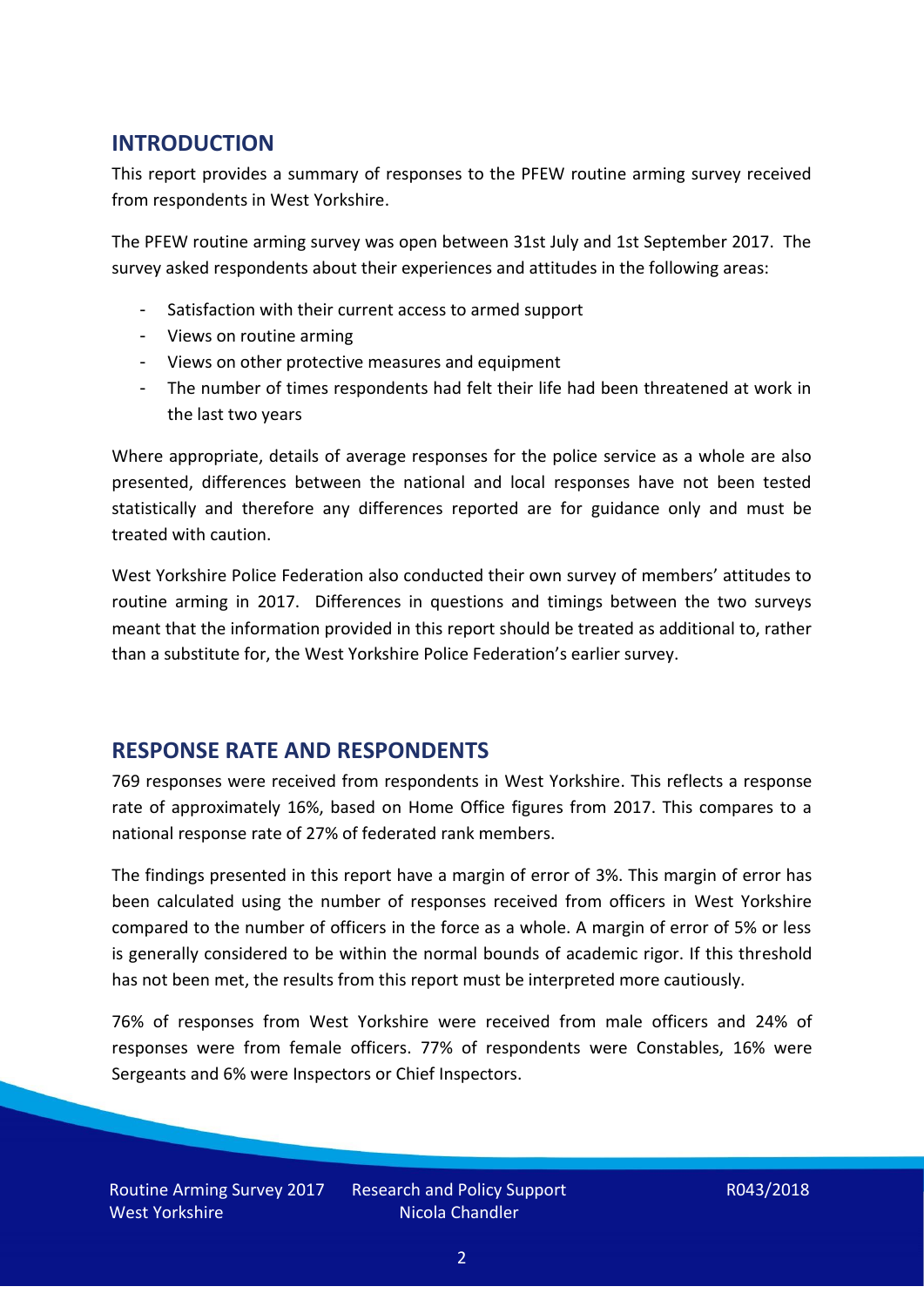62% of respondents said that they were in a frontline role.

# **SATISFACTION WITH CURRENT ARMED SUPPORT**

Of those respondents who had a view, 53% within West Yorkshire said that they were either very or fairy satisfied that armed support would be readily available should they require it. In comparison, 47% were either not very or not at all satisfied that armed support would be available.

Nationally, 43% of respondents were either very or fairly satisfied that armed support would be readily available should they require it.

|                                                                                               | <b>Very satisfied</b> | <b>Fairly</b><br>satisfied | Not very<br>satisfied | Not at all<br>satisfied |
|-----------------------------------------------------------------------------------------------|-----------------------|----------------------------|-----------------------|-------------------------|
| How satisfied are you<br>that armed support is<br>readily available should<br>you require it? | 11%                   | 43%                        | 33%                   | 14%                     |

## **VIEWS ON ROUTINE ARMING**

32% of respondents within West Yorkshire said that they were in favour of routine arming, insofar as they felt all officers should receive appropriate training and be armed at all times when on duty. This compares to 34% of respondents across England and Wales as a whole.

| All police officers<br>should receive<br>appropriate training<br>and be armed at all<br>times when on duty | <b>All police officers</b><br>should receive<br>appropriate training<br>and firearms should<br>be issued to them as<br>and when necessary | <b>Firearms should not</b><br>be issued to all<br>police officers, but<br>more officers should<br>receive appropriate<br>training and be issue | The present number<br>of officers who are<br>specially trained to<br>carry firearms is<br>about right |  |
|------------------------------------------------------------------------------------------------------------|-------------------------------------------------------------------------------------------------------------------------------------------|------------------------------------------------------------------------------------------------------------------------------------------------|-------------------------------------------------------------------------------------------------------|--|
| 32%                                                                                                        | 17%                                                                                                                                       | 45%                                                                                                                                            | 7%                                                                                                    |  |

56% of respondents within West Yorkshire said that they would be prepared to be routinely armed whilst on duty. Nationally, this proportion was 55%. 11% of respondents within West

Routine Arming Survey 2017 West Yorkshire

Research and Policy Support Nicola Chandler

R043/2018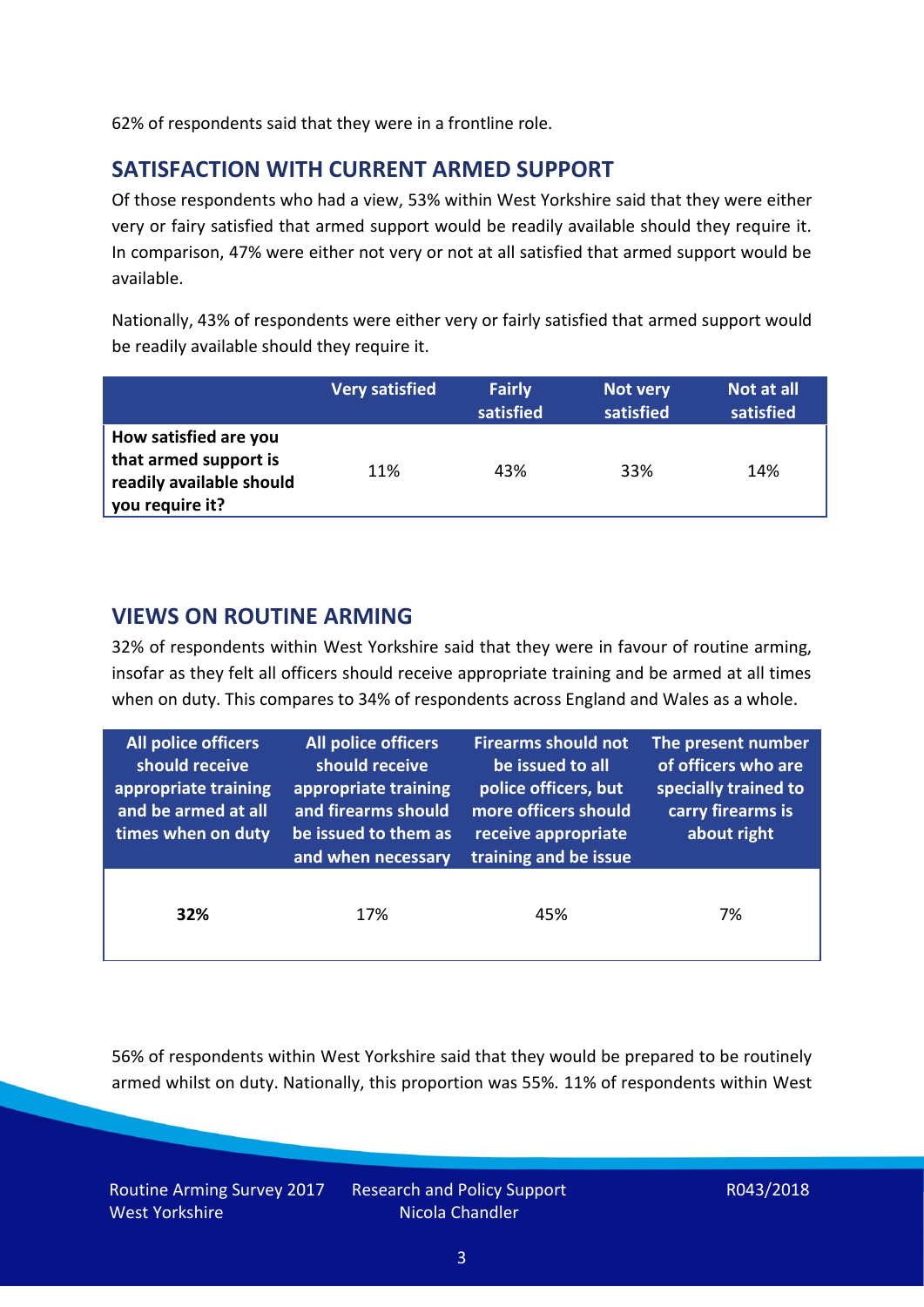Yorkshire, said that they would not carry a firearm whilst on duty under any circumstances, compared to 11% of respondents in England and Wales as a whole.

| I would be prepared<br>to carry a firearm at<br>all times on duty | I would be prepared<br>to carry a firearm<br>whilst on duty if<br>necessary | I would be prepared<br>to carry a firearm<br>whilst on duty if<br>ordered to do so | Under no<br>circumstances would<br>I carry a firearm<br>whilst on duty |  |  |
|-------------------------------------------------------------------|-----------------------------------------------------------------------------|------------------------------------------------------------------------------------|------------------------------------------------------------------------|--|--|
| 56%                                                               | 20%                                                                         | 12%                                                                                | 11%                                                                    |  |  |

## **VIEWS ON OTHER PROTECTIVE MEASURES AND EQUIPMENT**

9% of respondents in West Yorkshire (for whom it is applicable to their role), said that they currently had access to double crewing at all times whilst on duty; 74%, said that they wanted access to double crewing at all times whilst on duty.

The proportion of respondents in West Yorkshire who said that they have access to double crewing at all times on duty is lower than the national figure, where 11% of respondents have access to double crewing.

11% of respondents in West Yorkshire (for whom it is applicable to their role), had access to Taser at all times whilst on duty; in comparison 79% said that they wanted to have access to Taser at all times whilst on duty.

The proportion of respondents in West Yorkshire who have access to Taser at all times whilst on duty is lower than the proportion of respondents in England and Wales who had access to Taser at all time, which was 22%.

81% of respondents in West Yorkshire (for whom it is applicable to their role), currently had access to Body Worn Video at all times whilst on duty; 86% wanted access to Body Worn Video at all times.

The proportion of respondents in West Yorkshire who have access to Body Worn Video at all times whilst on duty is higher than in England and Wales as a whole; nationally 55% of respondents reported having access to Body Worn Video at all times whilst on duty.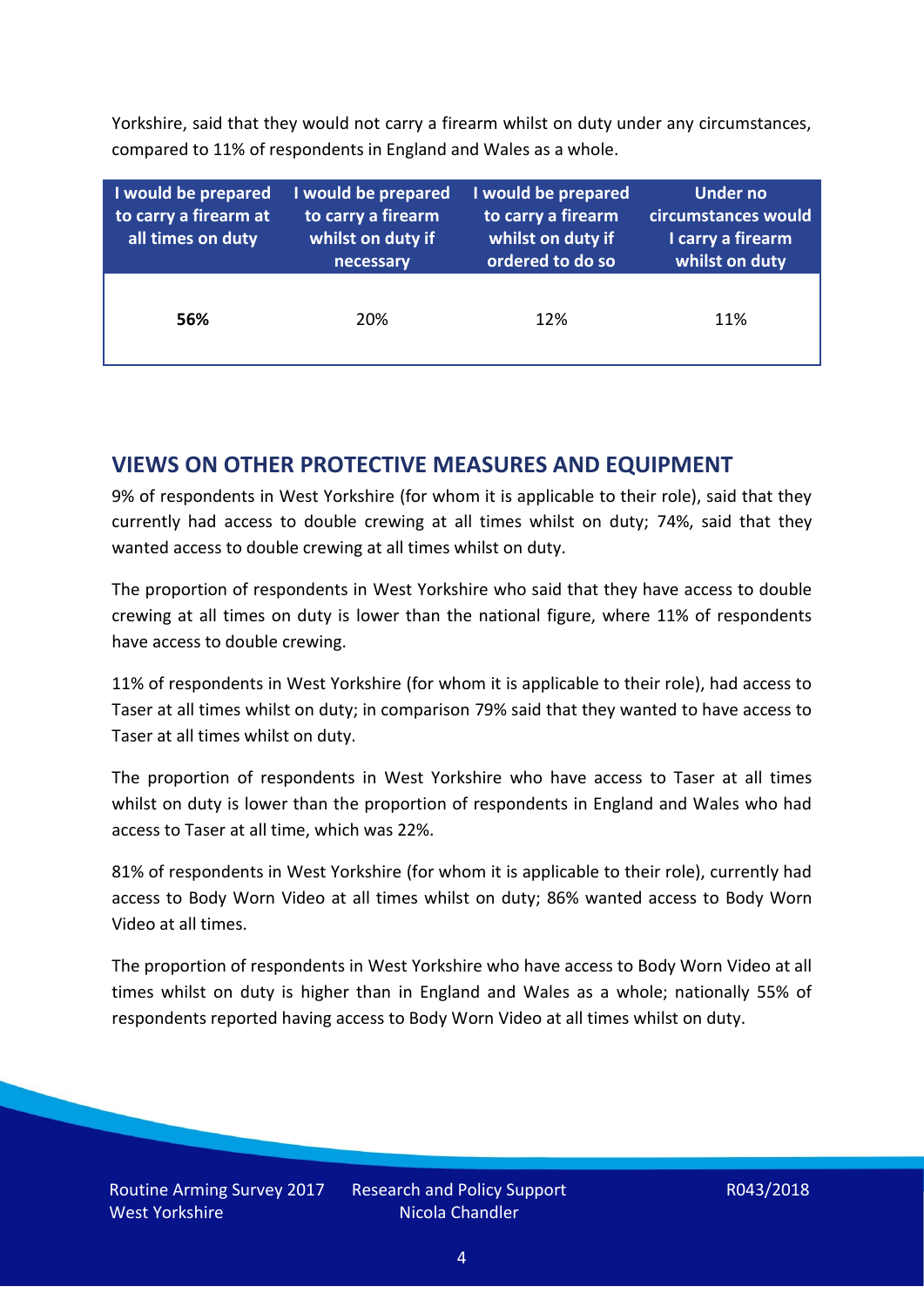| Officers regularly have access to (for<br>whom its applicable to their role): | <b>Double</b><br>crewing | <b>Body Worn</b><br><b>Video</b> | Taser |
|-------------------------------------------------------------------------------|--------------------------|----------------------------------|-------|
| <b>Never</b>                                                                  | 6%                       | 5%                               | 53%   |
| When deemed necessary by an officer<br>with appropriate authority             | 19%                      | 2%                               | 12%   |
| Upon my request whilst I am on duty                                           | 6%                       | 10%                              | 5%    |
| At all times whilst I am on duty                                              | 9%                       | 81%                              | 11%   |

### **THREATS TO LIFE**

54% of respondents in West Yorkshire said that they had felt that their life was in serious danger at least once in the last two years as a result of a threat by a member the public whilst on duty. This is the same as the 54% of respondents within England and Wales as a whole who felt that their life had been in serious danger in the last two years.

A more detailed breakdown of the number of times respondents in West Yorkshire felt that their life had been in serious danger in the last two years is provided below.

|                                                                                                                                                                              | <b>None</b> | <b>One</b> | Two | Three to<br>four | <b>Five to</b><br><b>six</b> | <b>Seven</b><br>or more |
|------------------------------------------------------------------------------------------------------------------------------------------------------------------------------|-------------|------------|-----|------------------|------------------------------|-------------------------|
| How many times in the<br>last two years have you<br>felt that your life was in<br>serious danger as a result<br>of a threat by a member<br>of the public, whilst on<br>duty? | 47%         | 13%        | 15% | 12%              | 8%                           | 5%                      |

Research and Policy Support Nicola Chandler